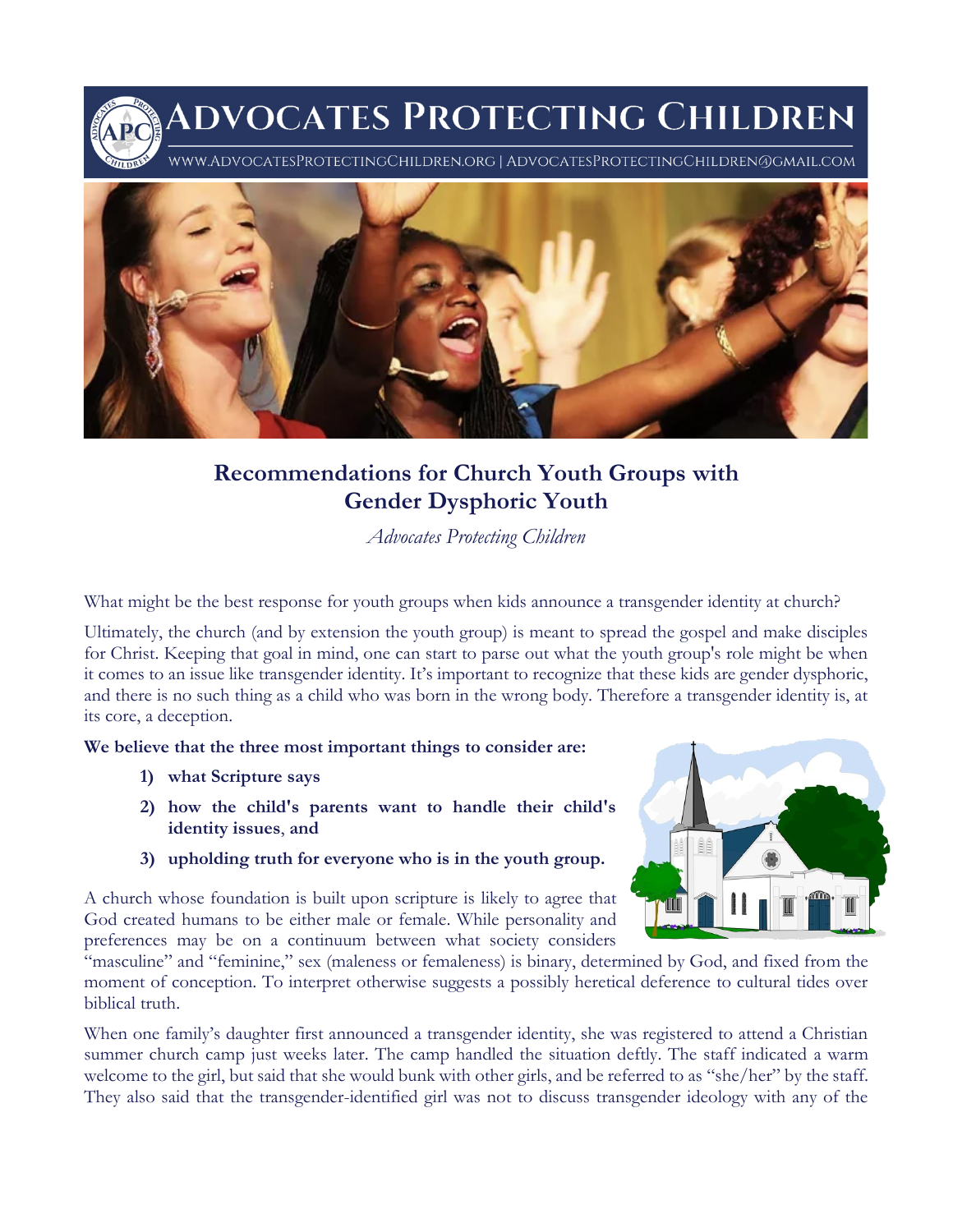

other campers, but if she wanted to talk about it with a staff member they could do so in private, away from the other kids. The girl agreed to those terms.

The parents very much wanted their daughter to be around adults who would confirm her TRUE, God-given identity, and who would show Christ's love to her. We believe that having all the nearest adults in this girl's life confirm the same message to her (that she is a young woman designed by God) was integral to the girl finally desisting from the transgender narrative and accepting who God made her to be.

**The church youth group can come alongside families around this issue and provide a valuable partnership toward combating the lie that one can be "a girl in a boy's body" or vice versa.** Youth groups, however, have a more challenging job than does the staff at summer camp, since the youth group will have a long-term and weekly relationship with the child, rather than just an intensive one-week experience.

**Church and youth groups straddle a delicate line between standing up for truth and being able to minister to sinful people** (which describes every one of us). Keeping in mind that Christians' primary responsibility is to share the gospel and make disciples, we must continually ask ourselves whether our actions are helping or hindering that goal. Well-intentioned youth groups may hope that if they go along with trans names and preferred pronouns, the gender-confused child will stay in youth group and eventually come to Christ and accept the gospel.

## **Affirming a confused child in a desired alternate sex cannot lead to the child growing closer to God or to truth.**

But we believe it is a mistake to agree with an anti-biblical lie (that people can change sex, or be "born in the wrong body") as a way to keep kids coming to church or to youth group. These kids are being lied to everywhere else today; the church needs to be a place they hear the truth. **Affirming a confused child in a desired alternate sex cannot lead to the child growing closer to God or to truth. Rather, affirming a** 

**lie will only usher the child further along the path to selfdestruction.** Preliminary studies are showing that nearly 100% of kids who socially transition (pronouns, names, clothes) go on to start cross-sex hormones, which are poison. 1,2

Once the youth group has solidified its position on what Scripture says about transgender ideology, the second step is to talk to the child's parents and find out what the family's position on the matter is.



<sup>1</sup> de Vries, A. L., & Cohen-Kettenis, P. T. (2012). Clinical management of gender dysphoria in children and adolescents: The Dutch approach. *Journal of Homosexuality*, *59*(3), 301–320. https://doi.org/10.1080/00918369.2012.653300

<sup>2</sup> Laidlaw, M. K. (2018, October 9). *Gender dysphoria and children: An Endocrinologist's evaluation of I am jazz*. Public Discourse. Retrieved December 3, 2021, from https://www.thepublicdiscourse.com/2018/04/21220/.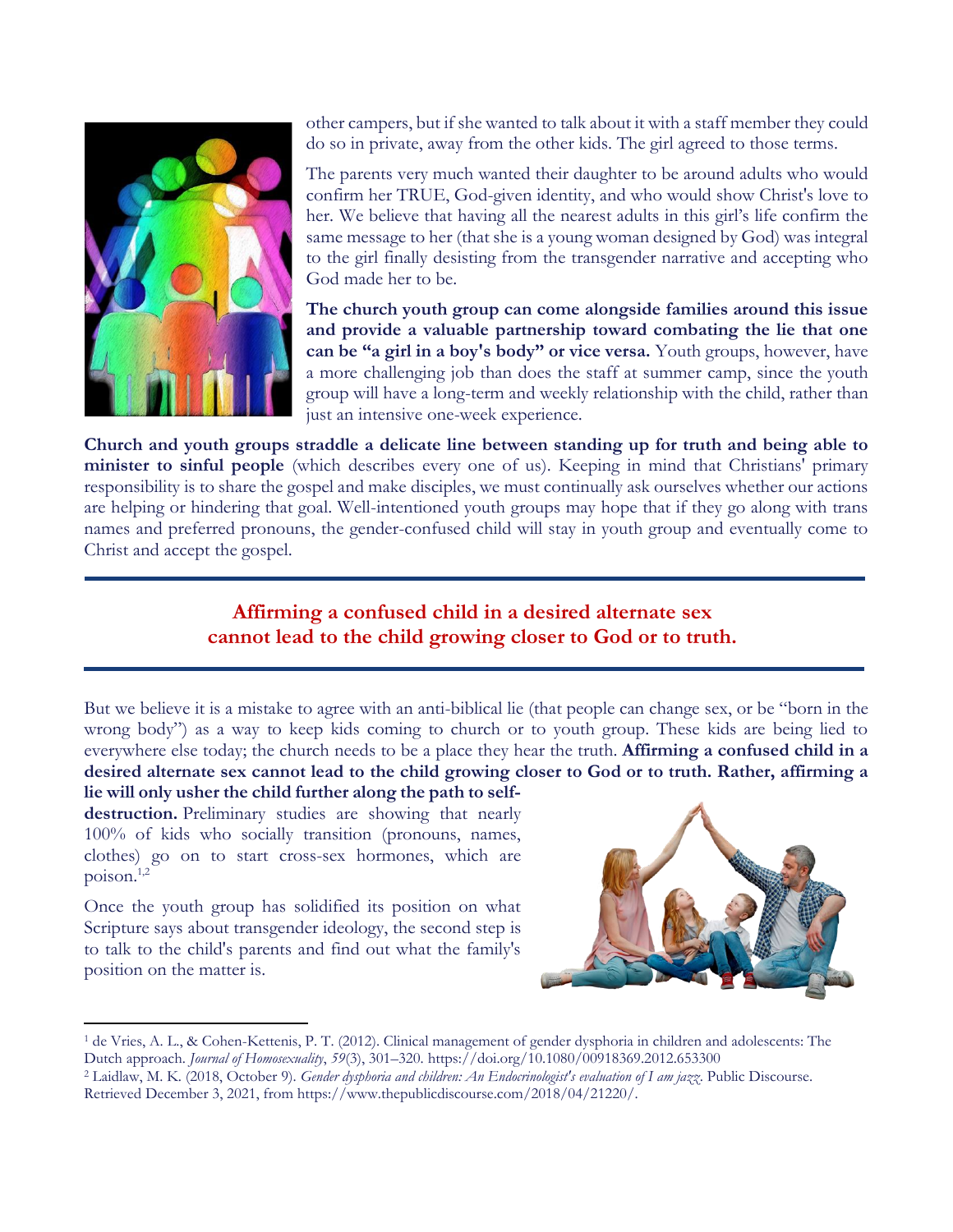The best case would be that the child's parents do not wish to affirm the transgender identity. **If the parents do not want their child to be called by a different name and wrong-sex pronouns, the church should absolutely honor that and do the same.**

One of the most insidious things about transgender ideology is how it has pressured schools, therapists, and the world at large to dishonor the family. Those who support transgender ideology tell kids that if their families don't agree to let them change sexes, the family is toxic and should be cut off. **Adults who buy into this ideology actively work to undermine families, out of a misguided desire to become the child's valiant savior.**

Unfortunately, nearly every "expert" will tell the family that they must "affirm" the child's idea that s/he is a different sex. By the time the parents come to the youth group leader they have likely already been misled by the teacher, school counselor, principal, therapist, and/or pediatrician that if they don't affirm the transgender identity, the child will commit suicide.

## **Nearly every "expert" will tell the family that they must "affirm" the child's idea that s/he is a different sex, or the child will commit suicide. There is no research or data to support this emotionally manipulative lie.**

## THERE IS NO RESEARCH OR DATA TO SUPPORT THIS EMOTIONALLY MANIPULATIVE LIE.

**If parents insist that they want their child to be affirmed in a transgender identity, that will be a much more difficult position for the youth group.** If at all possible, we strongly encourage the youth group to try to move "transgender-affirming" parents toward taking a stand on truth with the child.

Affirming a transgender delusion will almost inevitably lead through social transition (clothes & hair) to medicalization (cross-sex hormones and gender reassignment surgery).<sup>3</sup> The truth is that people cannot change sex; attempting to do so only damages the body in an attempt to impersonate the other sex. The earlier that the child is encouraged to agree with that reality, the better. Thousands of people are desisting and

detransitioning, and are horrified at what's been done to their bodies.<sup>4</sup> Simply google "detransitioners" to view some of their stories, which activists try very hard to conceal and silence.

Christian parents and youth leaders can say, "By asking us to call you they/them instead of she/her, you are asking us to do something that we don't believe God agrees with. God made you the sex you are, and the Bible is very clear that people only come in two varieties: male and female. There is no escaping that reality. If we must choose between offending you or offending God, I'm afraid we're going to have to choose to offend you." This is a healthy and helpful position which honors God and scripture (Acts 5:29), while not disparaging or discounting the child's real struggles.



<sup>3</sup> Zucker, K. J. (2019). Debate: Different strokes for different folks. *Child and Adolescent Mental Health*, *25*(1), 36–37. https://doi.org/10.1111/camh.12330

<sup>4</sup> Curtis, P. (2021, July 9). *How many Detransitioners are too many?* Parents with Inconvenient Truths about Trans (PITT). Retrieved December 3, 2021, from https://pitt.substack.com/p/how-many-detransitioners-are-too.